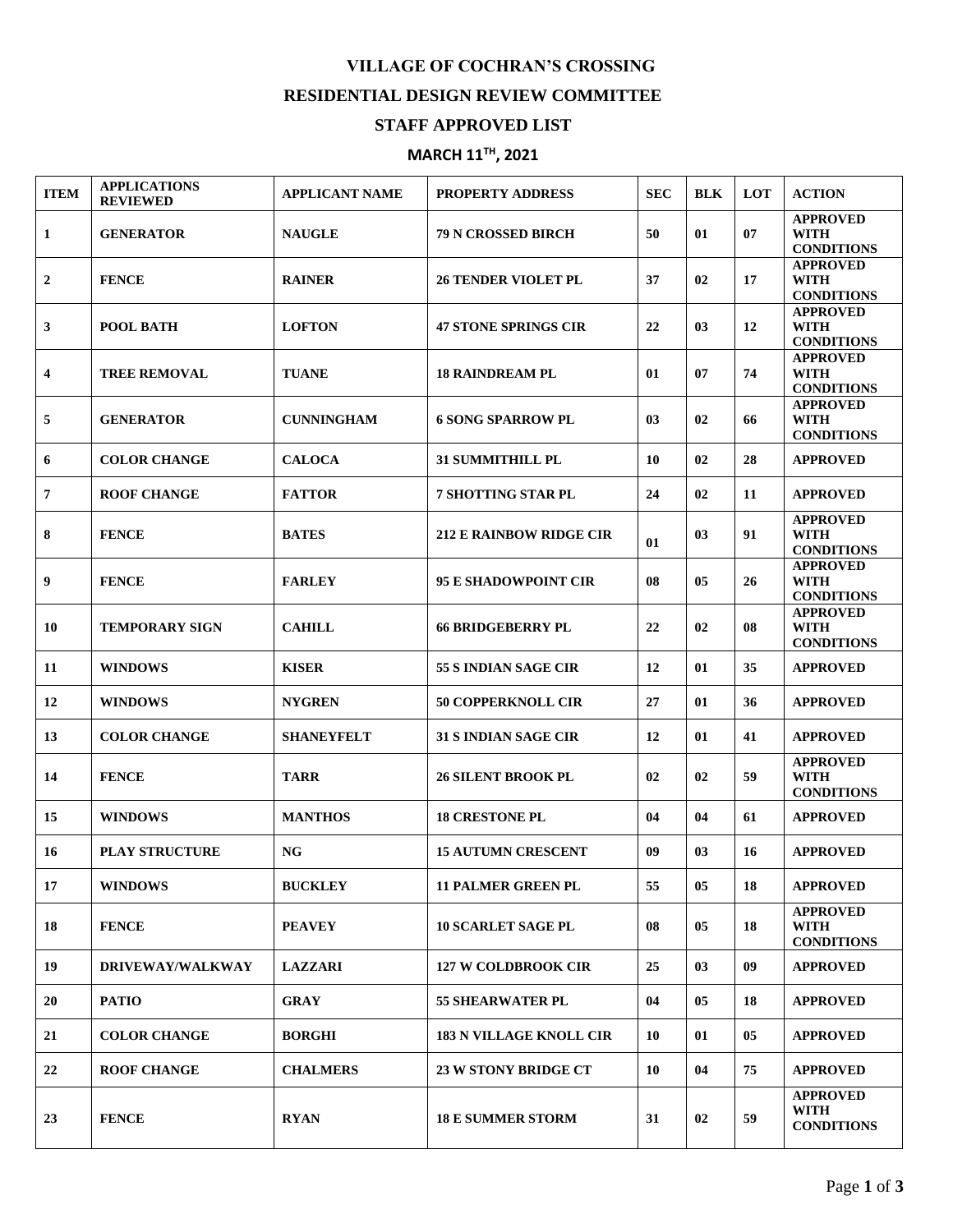| 24 | <b>FENCE</b>             | <b>WIESMAN</b>    | <b>23 CAPE JASMINE PL</b>    | 43 | 02 | 05 | <b>APPROVED</b><br><b>WITH</b><br><b>CONDITIONS</b> |
|----|--------------------------|-------------------|------------------------------|----|----|----|-----------------------------------------------------|
| 25 | <b>FENCE</b>             | <b>BRANNAN</b>    | <b>2 SCARLET SAGE PL</b>     | 08 | 05 | 20 | <b>APPROVED</b><br><b>WITH</b><br><b>CONDITIONS</b> |
| 26 | <b>ROOF CHANGE</b>       | <b>REMY</b>       | <b>10 LINNET CHASE PL</b>    | 03 | 02 | 81 | <b>APPROVED</b>                                     |
| 27 | <b>WINDOWS/DOORS</b>     | <b>WINKLER</b>    | <b>3 RUSTY RIDGE PL</b>      | 02 | 04 | 43 | <b>APPROVED</b>                                     |
| 28 | <b>FENCE</b>             | <b>DEBROCK</b>    | <b>138 W COLDBROOK CIR</b>   | 25 | 01 | 05 | <b>APPROVED</b><br><b>WITH</b><br><b>CONDITIONS</b> |
| 29 | <b>SIDING CHANGE</b>     | <b>RICKARD</b>    | <b>182 E PATHFINDERS CIR</b> | 01 | 07 | 58 | <b>APPROVED</b>                                     |
| 30 | <b>COLOR CHANGE</b>      | <b>RICKARD</b>    | <b>182 E PATHFINDERS CIR</b> | 01 | 07 | 58 | <b>APPROVED</b>                                     |
| 31 | <b>PATIO COVER</b>       | <b>DONALDSON</b>  | <b>123 QUIET OAK CIR</b>     | 05 | 01 | 64 | <b>APPROVED</b><br><b>WITH</b><br><b>CONDITIONS</b> |
| 32 | <b>SWIMMING POOL</b>     | <b>ADAMS</b>      | <b>98 WEDGEMERE CIR</b>      | 11 | 01 | 30 | <b>APPROVED</b><br><b>WITH</b><br><b>CONDITIONS</b> |
| 33 | <b>FIREBOWL</b>          | <b>ADAMS</b>      | <b>98 WEDGEMERE CIR</b>      | 11 | 01 | 30 | <b>APPROVED</b><br>WITH<br><b>CONDITIONS</b>        |
| 34 | <b>WINDOWS/DOORS</b>     | <b>RASMUSON</b>   | 91 HOLLYMEAD                 | 09 | 01 | 12 | <b>APPROVED</b><br><b>WITH</b><br><b>CONDITIONS</b> |
| 35 | <b>FENCE</b>             | <b>MENDENHALL</b> | <b>66 N CROSSED BIRCH PL</b> | 50 | 01 | 16 | <b>APPROVED</b><br>WITH<br><b>CONDITIONS</b>        |
| 36 | <b>GENERATOR</b>         | <b>BALLARD</b>    | <b>63 QUAIL ROCK PL</b>      | 59 | 01 | 03 | <b>APPROVED</b><br><b>WITH</b><br><b>CONDITIONS</b> |
| 37 | <b>GENERATOR</b>         | <b>THATCHER</b>   | <b>58 BRIDGEBERRY</b>        | 22 | 02 | 10 | <b>APPROVED</b><br><b>WITH</b><br><b>CONDITIONS</b> |
| 38 | <b>COLOR CHANGE</b>      | <b>NORCROSS</b>   | <b>54 AMBERGLOW CIR</b>      | 26 | 02 | 33 | <b>APPROVED</b>                                     |
| 39 | <b>POOL DEMOLITION</b>   | <b>ADAMS</b>      | <b>46 PALMER CREST</b>       | 55 | 03 | 03 | <b>APPROVED</b><br><b>WITH</b><br><b>CONDTIONS</b>  |
| 40 | <b>FENCE</b>             | <b>COHEN</b>      | <b>42 E AMBERGLOW CIR</b>    | 26 | 02 | 36 | <b>APPROVED</b><br><b>WITH</b><br><b>CONDITIONS</b> |
| 41 | <b>SWIMMING POOL</b>     | <b>SMEJKAL</b>    | <b>35 STONECROFT PL</b>      | 56 | 01 | 21 | <b>APPROVED</b><br>WITH<br><b>CONDITIONS</b>        |
| 42 | <b>EXTERIOR LIGHTING</b> | <b>STRAHAN</b>    | <b>27 HEATHSTONE PL</b>      | 13 | 02 | 35 | <b>APPROVED</b><br><b>WITH</b><br><b>CONDITIONS</b> |
| 43 | <b>COLOR CHANGE</b>      | <b>KING</b>       | <b>26 THORNBUSH PL</b>       | 28 | 02 | 38 | <b>APPROVED</b>                                     |
| 44 | <b>SIDING CHANGE</b>     | <b>KING</b>       | <b>26 THORNBUSH PL</b>       | 28 | 02 | 38 | <b>APPROVED</b>                                     |
| 45 | <b>FRONT DOOR CHANGE</b> | <b>TOBOLA</b>     | <b>24 GANNET HOLLOW PL</b>   | 01 | 03 | 52 | <b>APPROVED</b>                                     |
| 46 | <b>GENERATOR</b>         | <b>BIERMANN</b>   | <b>23 MEADOWMIST CIR</b>     | 33 | 04 | 09 | <b>APPROVED</b><br><b>WITH</b><br><b>CONDITIONS</b> |
| 47 | <b>WINDOWS</b>           | <b>WAHLE</b>      | <b>22 S SUMMER CLOUD DR</b>  | 29 | 02 | 06 | <b>APPROVED</b><br>WITH<br><b>CONDITIONS</b>        |
| 48 | <b>PAVING</b>            | <b>BERNSTEIN</b>  | <b>12 EDEN ELM</b>           | 04 | 01 | 07 | <b>APPROVED</b><br><b>WITH</b><br><b>CONDITIONS</b> |
| 49 | <b>SIDING CHANGE</b>     | <b>HUSEBY</b>     | 7 WHITE BARK PL              | 12 | 02 | 34 | <b>APPROVED</b>                                     |